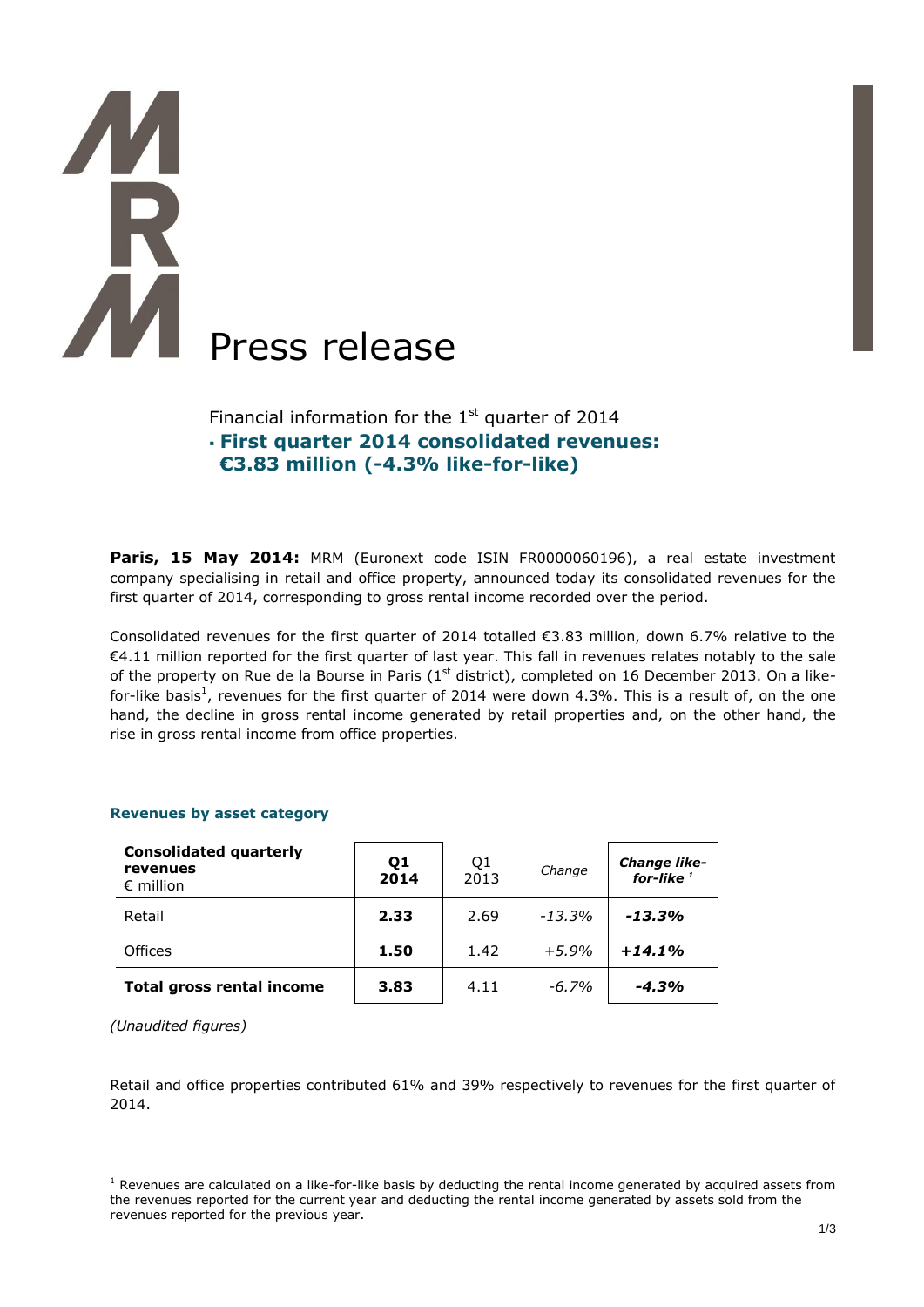Revenues from the retail portfolio came to €2.33 million in the first quarter of 2014, down 13.3% on a like-for-like basis relative to the first quarter of 2013. New leases and the limited positive effect of rent indexation only partly made up for the impact of tenants leaving, in particular Bricorama at Sud Canal in Saint-Quentin-en-Yvelines.

Revenues from office properties totalled €1.50 million in the first quarter of 2014. This strong like-forlike increase of 14.1% relative to the first quarter of 2013 reflects the progress achieved in letting available space. This concerns in particular the Nova building in La Garenne-Colombes, which was completely vacant in the first quarter of 2013 but had an occupancy rate of 40% at the end of March 2014.

# **Financial position**

The Group states that it overhauled its balance sheet extensively in 2013 by means of a major recapitalisation operation and the restructuring of its liabilities. At the end of December 2013, MRM's equity stood at €135.0 million, with bond debt fully wiped out and bank debt lowered to €146.7 million, with the majority of loan repayments deferred to 2017. MRM also had a net cash position of €19.9 million. Net debt totalled €126.8 million, equal to 48.5% of the value of the portfolio excluding transfer taxes at the end of December 2013.

MRM's financial position has not been impacted by any major events during the first quarter of 2014. Net operating cash flow during the first quarter of 2014 was affected by the reduction in rental income but benefited from the full effect of the reduction in asset management fees resulting from the new asset management agreement in force since late May 2013 and the full effect of the lower interest cost as a result of the restructuring of MRM's debt.

The Group states that for the first time, payment of a dividend<sup>2</sup> will be submitted to approval at the general shareholders' meeting of 4 June 2014. The dividend proposed in respect of the 2013 financial year is €0.10 per share.

### **Recent events**

On 10 April 2014, MRM announced the sale of the office property at 5 rue Cadet in Paris (9<sup>th</sup> district), for €12 million (excluding transfer taxes). This sale forms part of the strategy of gradually refocusing MRM's business activities on the ownership and management of retail properties.

### **Calendar**

 $\overline{a}$ 

MRM's general shareholders' meeting will take place on 4 June 2014. Results for the first half of 2014 are due to be published on 31 July 2014 (before market opening).

<sup>2</sup> Distribution of reserves and premiums proposal.